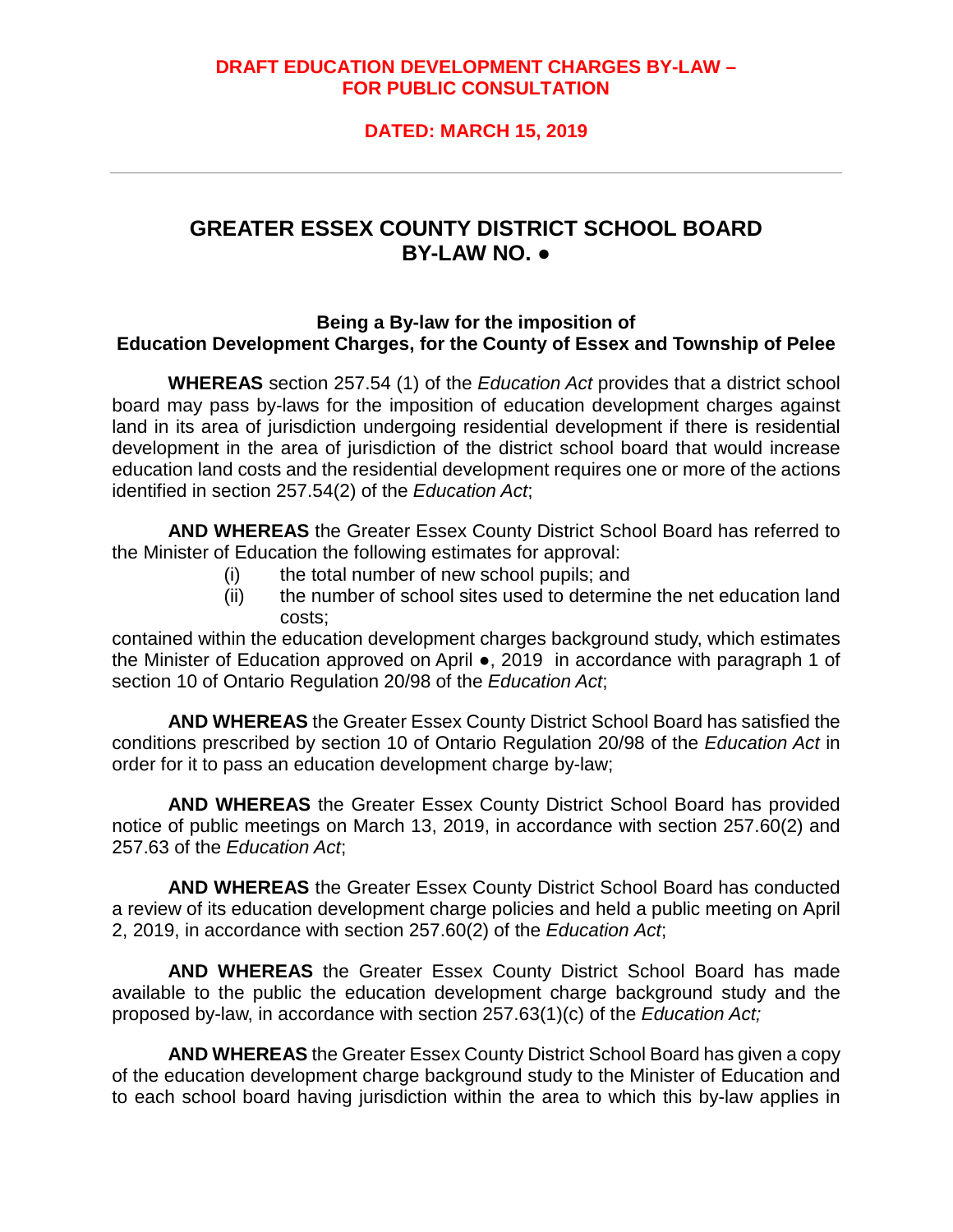**DATED: MARCH 15, 2019** 

accordance with paragraph 3 of section 10 of Ontario Regulation 20/98 of the *Education Act;*

**AND WHEREAS** the Greater Essex County District School Board held a public meeting on April 2, 2019, on the proposed education development charges by-law, in accordance with section 257.63(1)(a) of the *Education Act*;

**AND WHEREAS** the Greater Essex County District School Board has permitted any person who attended the public meetings to make representations in respect of the proposed education development charges by-law in accordance with section 257.63(2) of the *Education Act*;

**AND WHEREAS** the Greater Essex County District School Board has determined in accordance with section 257.63(3) of the *Education Act* that no additional public meeting is necessary in respect of this by-law;

NOW THEREFORE THE GREATER ESSEX COUNTY DISTRICT SCHOOL BOARD HEREBY ENACTS AS FOLLOWS:

## **PART I**

# **APPLICATION**

## **Defined Terms**

- 1. In this by-law,
	- (a) "Act" means the *Education Act,* R.S.O. 1990, Chapter E.2, as amended, or a successor statute;
	- (b) "agricultural use" means agricultural use as defined within the Provincial Policy Statement issued in accordance with section 3 of the *Planning Act*, R.S.O. Chapter P.13, as amended;
	- (c) "Board" means the Greater Essex County District School Board;
	- (d) 'building permit" means a building permit as defined within section 257.53(1) of the Act;
	- (e) "development" includes redevelopment;
	- (f) "dwelling unit" means a room or suite of rooms used, or designed or intended for use by one person or persons living together, in which culinary and sanitary facilities are provided for the exclusive use of such person or persons, and shall include, but is not limited to, a dwelling unit or units in an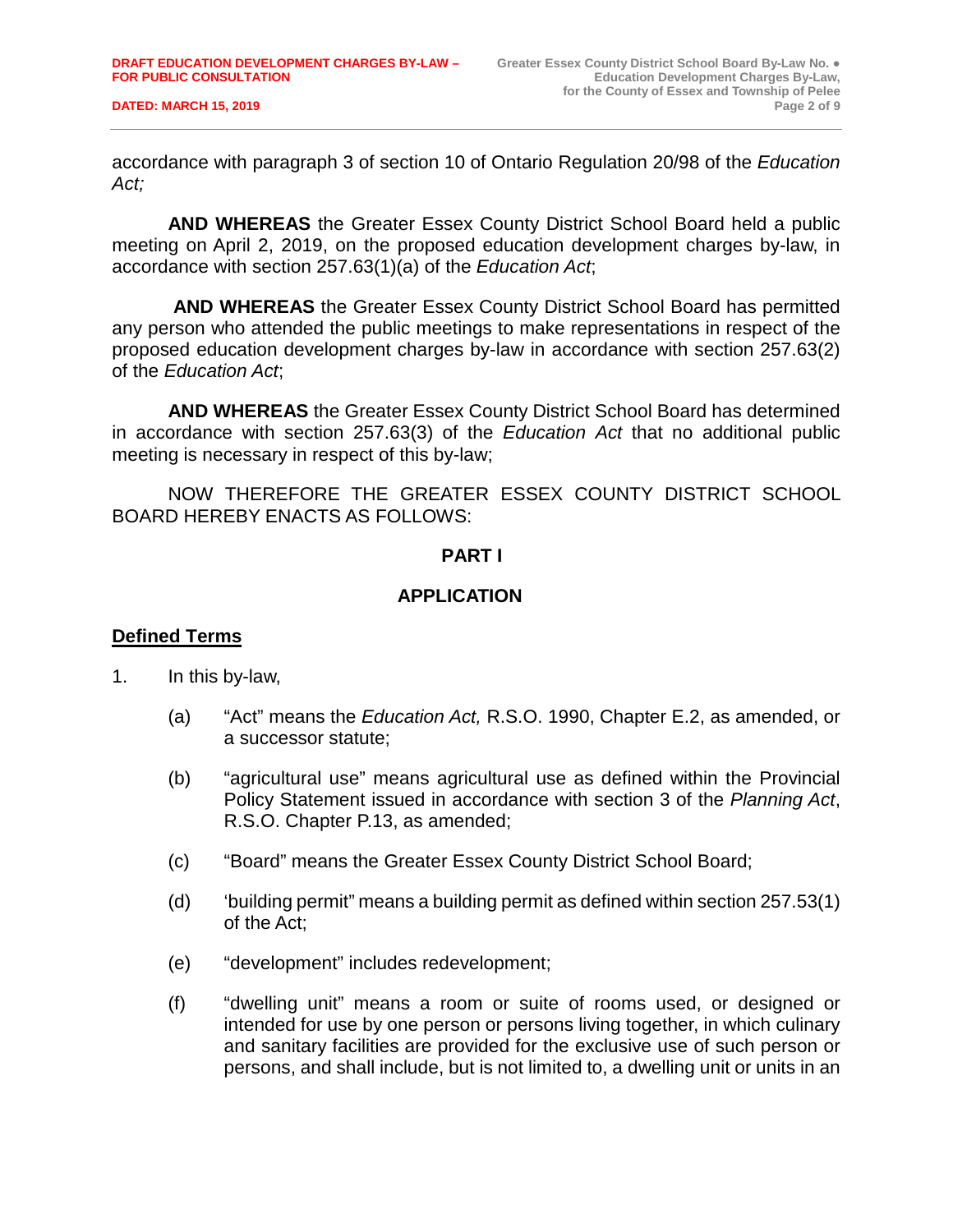apartment, group home, mobile home, duplex, triplex, semi-detached dwelling, single detached dwelling, stacked townhouse and townhouse;

- (g) "education development charge" means education development charge as defined within section 257.53(1) of the Act;
- (h) "education development charge account" means education development charge account as defined within section 257.53(1) of the Act;
- (i) "education land costs" means education land cost as defined within section 257.53(1) of the Act;
- (j) "local board" means a local board as defined in the *Municipal Affairs Act*, R.S.O. 1990, Chapter M.46, as amended, other than a board defined in section 257.53(1) of the Act;
- (k) "mixed-use" means land, buildings or structures designed, occupied or intended to be occupied, containing residential use and at least one other non-residential use;
- (l) "Municipality" means:
	- (i) The Corporation of the Municipality of Leamington;
	- (ii) The Corporation of the Town of Amherstburg;
	- (iii) The Corporation of the Town of Essex;
	- (iv) The Corporation of the Town of Kingsville;
	- (v) The Corporation of the Town of Lakeshore;
	- (vi) The Corporation of the Town of LaSalle;
	- (vii) The Corporation of the Town of Tecumseh; and
	- (viii) The Corporation of the Township of Pelee.
- (m) "non-residential use" means lands, buildings or structures or portions thereof used, or designed or intended for use for other than residential use, and includes, but is not limited to, agricultural, commercial, industrial or institutional use;
- (n) "owner" means owner as defined within section 257.53(1) of the Act;
- (o) "pupil accommodation" means pupil accommodation as defined within section 257.53(1) of the Act;
- (p) "*Planning Act*" means the *Planning Act*, R.S.O. 1990, Chapter P.13, as amended;
- (q) "Regulation" means Ontario Regulation 20/98: Education Development Charges – General, as amended, under the Act;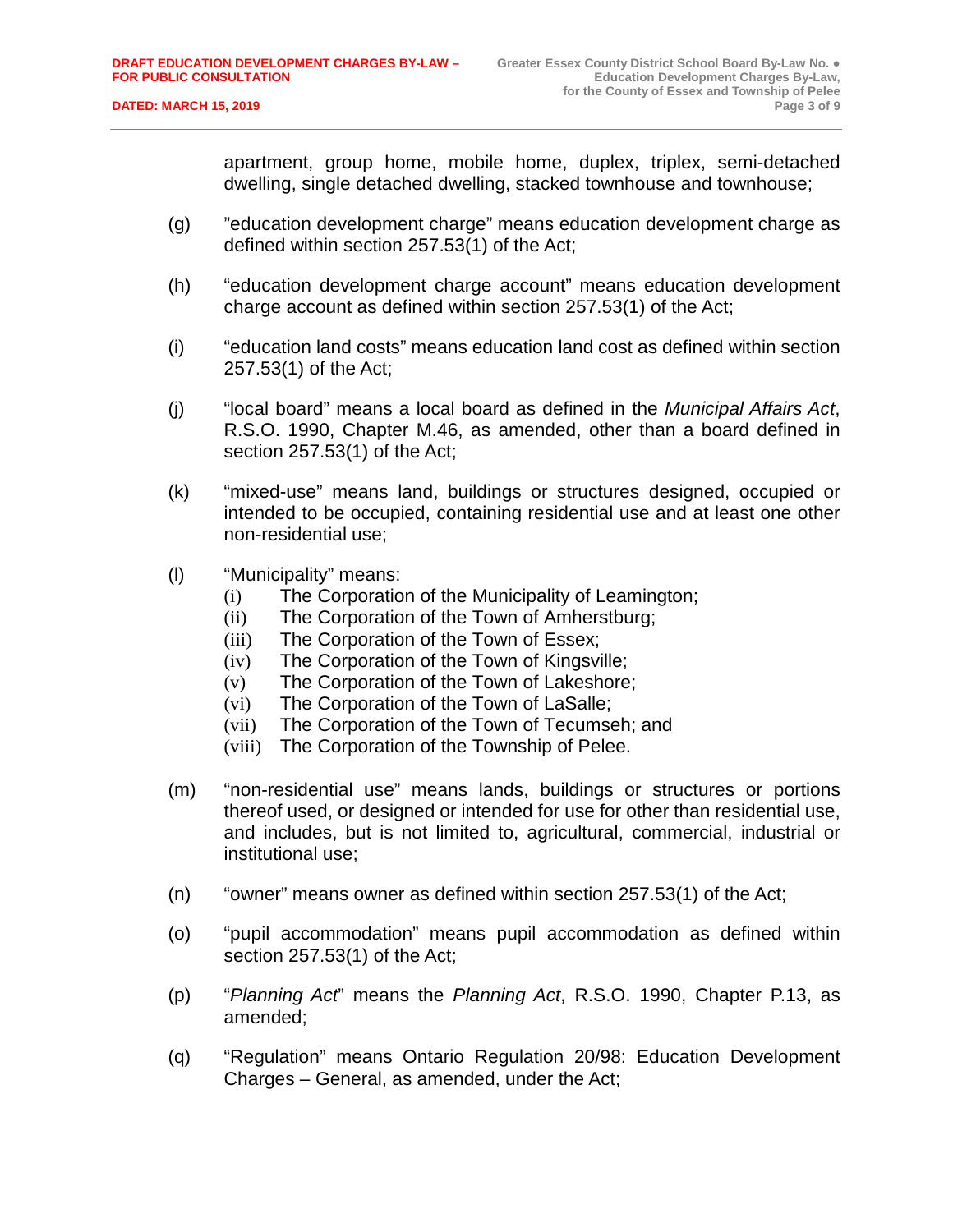- (r) "residential development" means lands, buildings or structures designed, occupied or intended to be occupied for residential use.
- (s) "residential use" means lands, buildings or structures designed, occupied or intended to be occupied as a dwelling unit(s), and shall include a residential use accessory to a non-residential use and the residential use component of a mixed-use or of an agricultural use;
- 2. In this by-law,
	- (a) where reference is made to a statute or a section of a statute such reference is deemed to be a reference to any successor statute or section;
	- (b) Where required by the context of this by-law, words in the singular include the plural and vice-versa.

## **Lands Affected**

- 3. (1) Subject to section 3(2), this by-law applies to all lands in the geographic area of the Municipality.
	- (2) This by-law shall not apply to lands that are owned by and are used for the purposes of:
		- (i) a municipality or a local board thereof;
		- (ii) a board as defined in section 257.53(1) of the Act;
		- (iii) a public hospital receiving aid under the *Public Hospitals Act*, R.S.O. 1990, c. P.40;

## **Approvals for Development**

- 4. (1) In accordance with section 257.54(2) of the Act, Education development charges shall be imposed against all lands, buildings or structures undergoing residential development if the development requires one or more of the following:
	- (a) the passing of a zoning by-law or of an amendment thereto under section 34 of the *Planning Act*;
	- (b) the approval of a minor variance under section 45 of the *Planning Act*;
	- (c) a conveyance of land to which a by-law passed under subsection 50(7) of the *Planning Act* applies;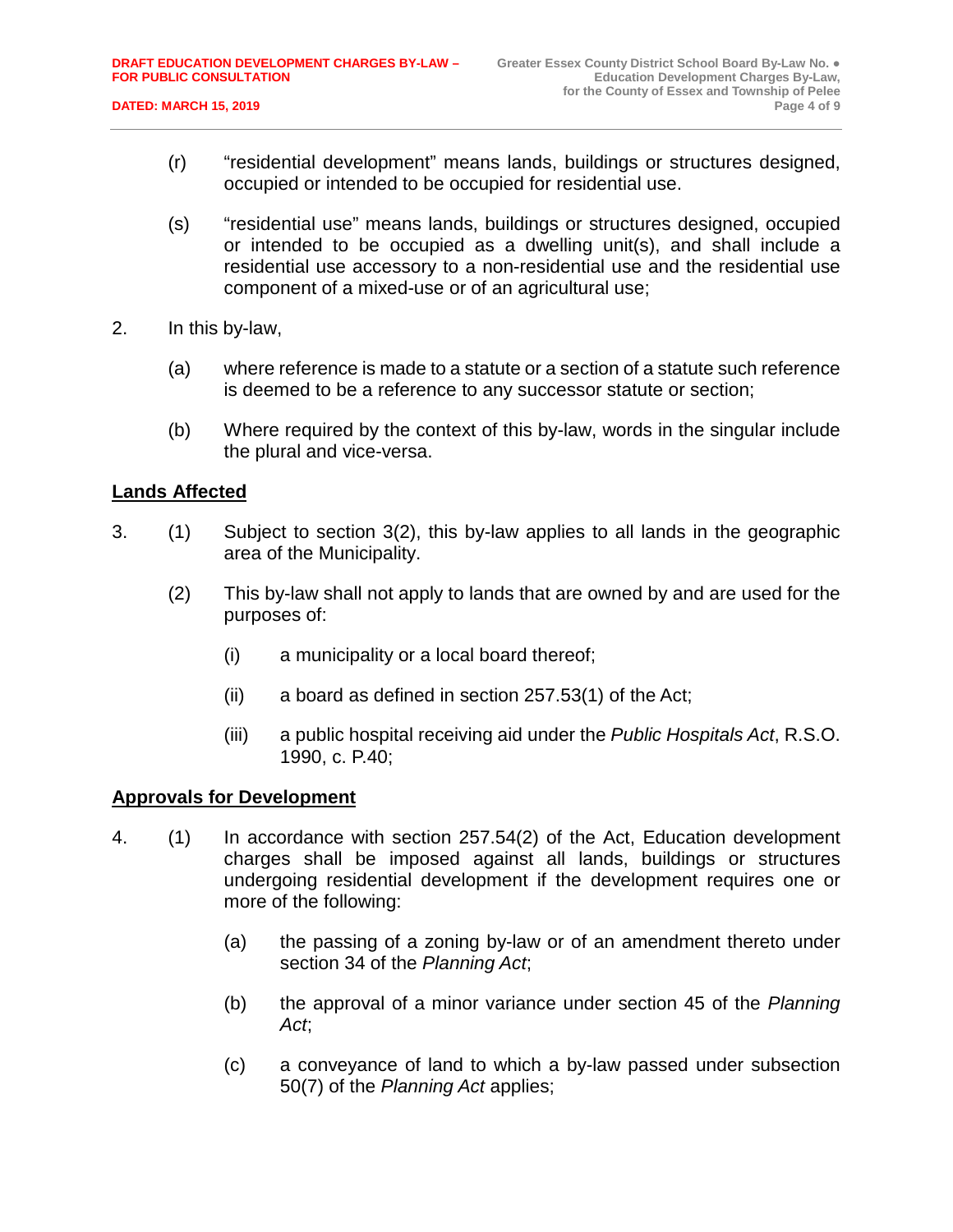- (d) the approval of a plan of subdivision under section 51 of the *Planning Act*;
- (e) a consent under section 53 of the *Planning Act*;
- (f) the approval of a description under section 9 of the *Condominium Act*, *1998*, S.O. 1998, Chapter 19; or
- (g) the issuing of a permit under the *Building Code Act*, *1992*, S.O. 1992, Chapter 23, as amended, in relation to a building or structure.
- (2) In respect of a particular development an education development charge will be collected once, but this does not prevent the application of this bylaw to future development on the same property.
- 5. The Board has determined that the residential development of land to which this by-law applies increases education land costs.

# **Categories of Development and Uses of Land Subject to Education Development Charges**

- 6. Subject to the provisions of this by-law, education development charges shall be imposed upon all categories of residential development.
- 7. Subject to the provisions of this by-law, education development charges shall be imposed upon all residential uses of land, buildings or structures.

## **PART II**

# **EDUCATION DEVELOPMENT CHARGES**

## **Residential Education Development Charges**

8. Subject to the provisions of this by-law, an education development charge of \$• per dwelling unit shall be imposed upon the designated categories of residential development and the designated residential uses of land, buildings or structures, including a dwelling unit accessory to a non-residential use, and, in the case of a mixed-use building or structure, upon the dwelling units in the mixed-use building or structure.

## **Exemptions from Residential Education Development Charges**

- 9. (1) In this section,
	- (i) "gross floor area" means the total floor area, measured between the outside of exterior walls or between the outside of exterior walls and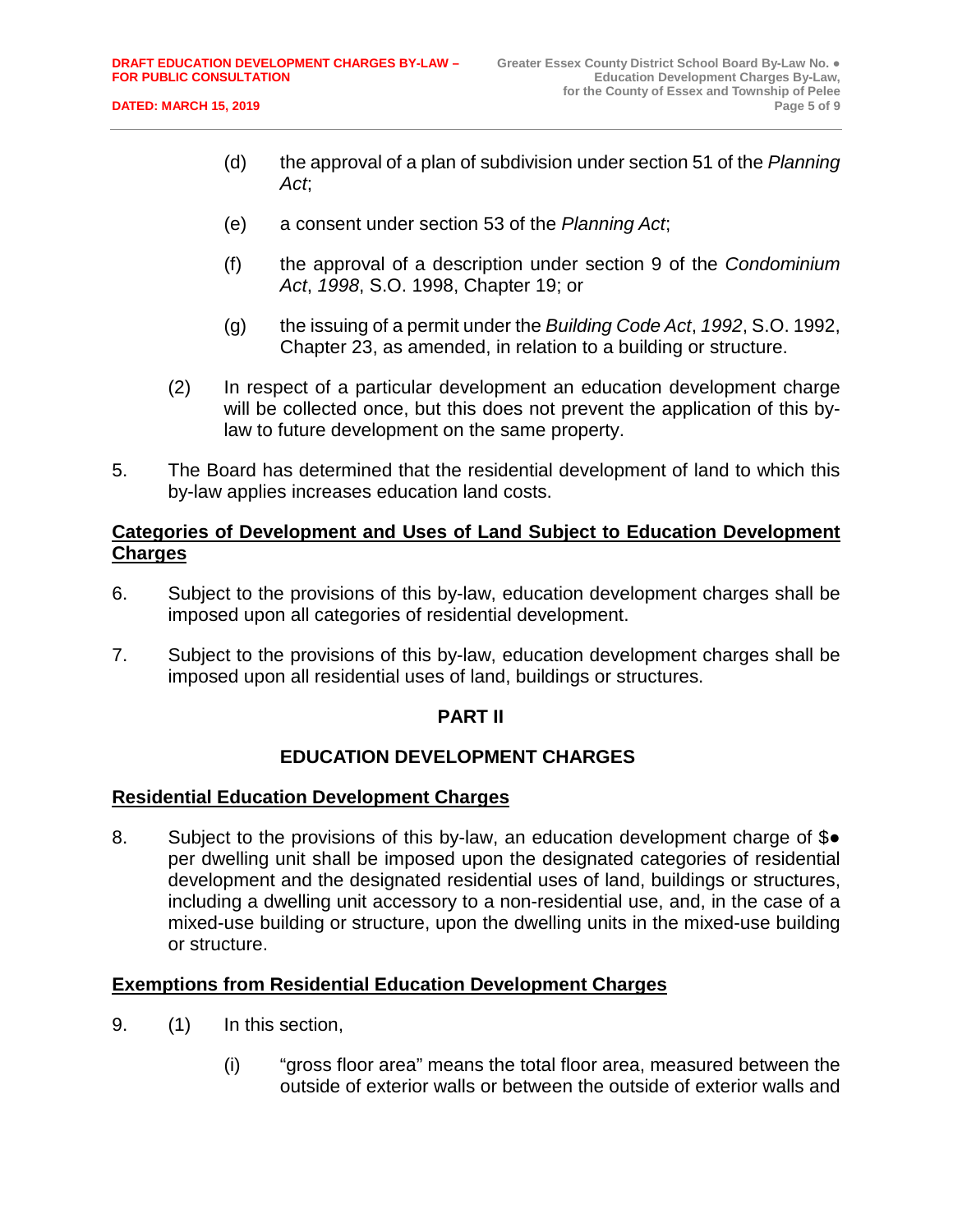the centre line of party walls dividing the building from another building, of all floors above the average level of finished ground adjoining the building at its exterior walls;

- (ii) "other residential building" means a residential building not in another class of residential building described in this section;
- (iii) "semi-detached or row dwelling" means a residential building consisting of one dwelling unit having one or two vertical walls, but no other parts, attached to another structure;
- (iv) "single detached dwelling" means a residential building consisting of one dwelling unit that is not attached to another building.
- (2) Subject to sections 9(3) and (4), education development charges shall not be imposed with respect to,
	- (i) the enlargement of an existing dwelling unit that does not create an additional dwelling unit;
	- (ii) the creation of one or two additional dwelling units in an existing single detached dwelling; or
	- (iii) the creation of one additional dwelling unit in a semi-detached dwelling, a row dwelling, or any other residential building.
- (3) Notwithstanding section 9(2)(ii), education development charges shall be imposed in accordance with section 8 if the total gross floor area of the additional unit or two additional dwelling units exceeds the gross floor area of the existing single detached dwelling.
- (4) Notwithstanding section 9(2)(iii), education development charges shall be imposed in accordance with section 8 if the additional dwelling unit has a gross floor area greater than,
	- (i) in the case of a semi-detached or row dwelling, the gross floor area of the existing dwelling unit; or
	- (ii) in the case of any other residential building, the gross floor area of the smallest dwelling unit already contained in the residential building.
- (5) For the purposes of this section 9, an "additional dwelling unit" means a dwelling unit for which the application for the building permit, for such additional dwelling unit is submitted no sooner than twelve months after the earliest of the dates on which any of the following events occurs: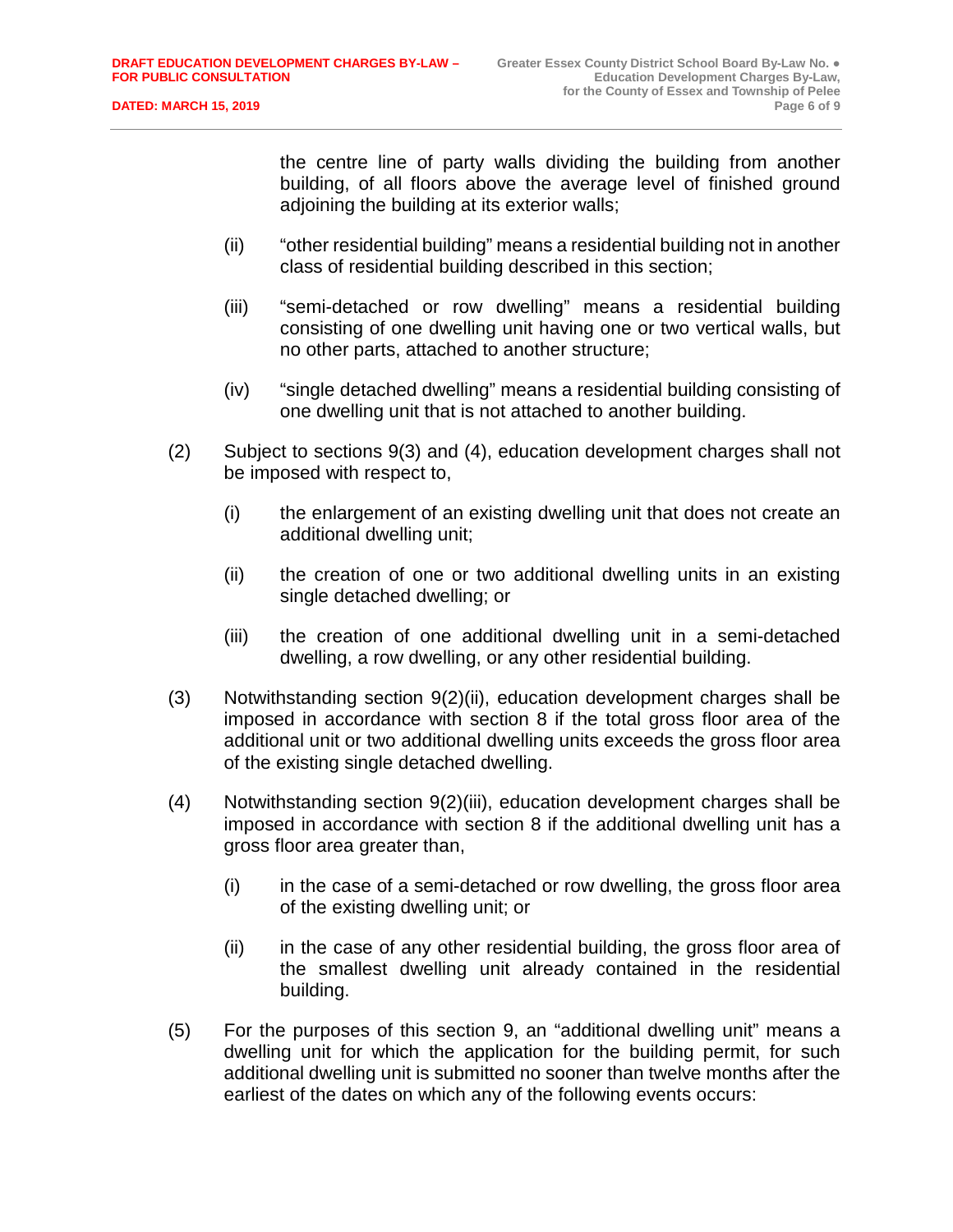- (i) the issuance of a occupancy permit in accordance with Ontario Regulation 332/12: Building Code, as amended, under the Building Code Act, 1992, S.O. 1992, Chapter 23, as amended, for the dwelling unit already in the building;
- (ii) if no occupancy permit is issued in accordance with Ontario Regulation 332/12: Building Code, as amended, under the Building Code Act, 1992, S.O. 1992, Chapter 23, as amended, by the Municipality, the occupancy of the dwelling unit already in the building, as established by proper evidence of such occupancy; or,
- (iii) the delivery of the certificate of completion, pursuant to subsection 13(3) of the *Ontario New Home Warranties Plan Act*, R.S.O. 1990, Chapter O.31, for the dwelling unit already in the building.
- 10. (1) Education development charges under section 8 shall not be imposed with respect to the replacement, on the same site, of a dwelling unit that was destroyed by fire, demolition or otherwise, or that was so damaged by fire, demolition or otherwise as to render it uninhabitable.
	- (2) Notwithstanding section 10(1), education development charges shall be imposed in accordance with section 8 if the building permit, for the replacement dwelling unit is issued by the Municipality more than 2 years after,
		- (i) the date the former dwelling unit was destroyed or became uninhabitable; or
		- (ii) if the former dwelling unit was demolished pursuant to a building permit issued before the former dwelling unit was destroyed or became uninhabitable, the date the building permit was issued by the Municipality.
	- (3) Notwithstanding section 10(1), education development charges shall be imposed in accordance with section 8 against any dwelling unit or units on the same site in addition to the dwelling unit or units being replaced. The onus is on the applicant to produce evidence to the satisfaction of the Board, acting reasonably, to establish the number of dwelling units being replaced.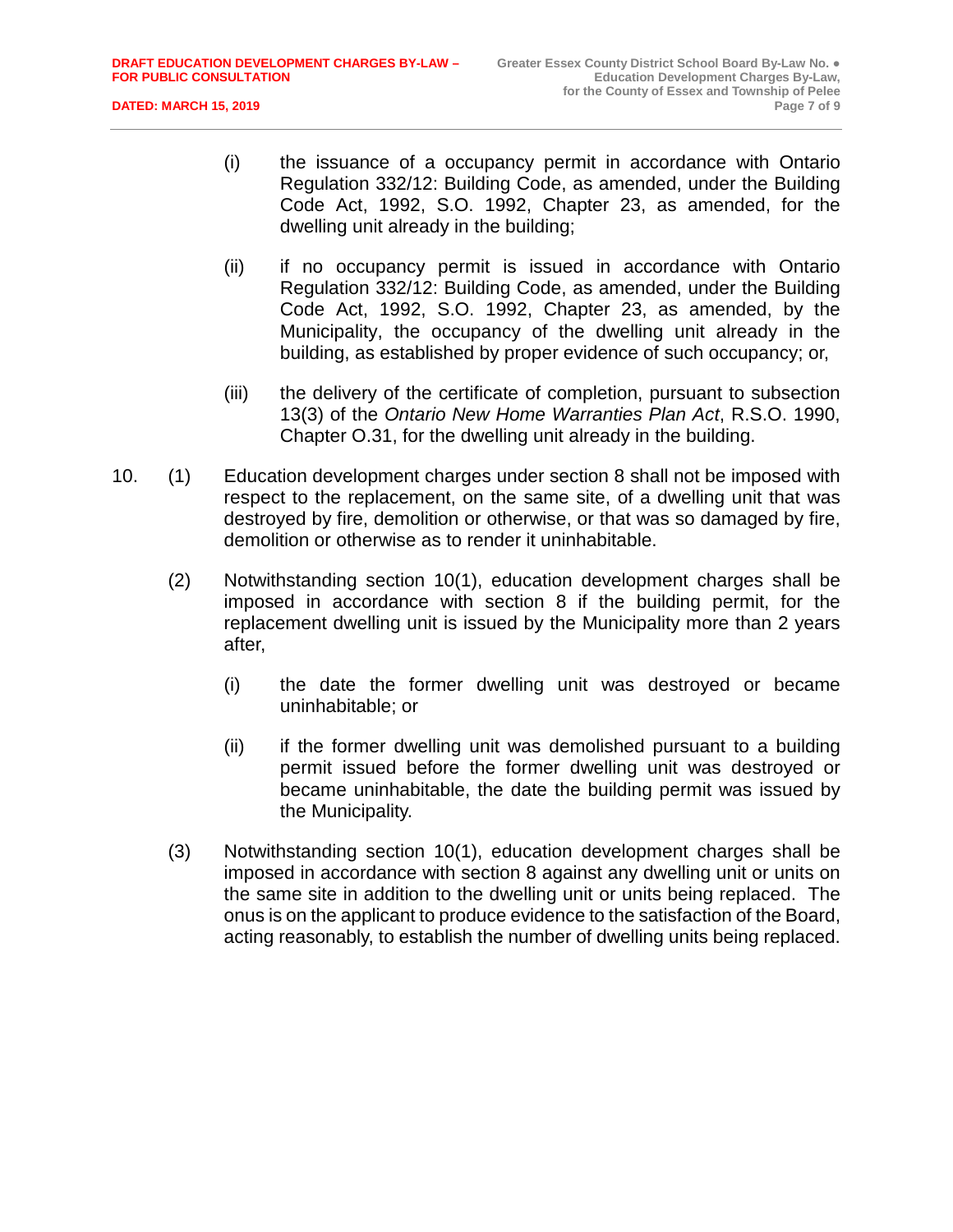**DATED: MARCH 15, 2019** 

# **PART III**

## **ADMINISTRATION**

#### **Payment of Education Development Charges**

- 11. Education development charges are payable in full to the Municipality in which development takes place on the date a building permit is issued by the Municipality in relation to a building or structure on land to which this education development charge by-law applies.
- 12. The treasurer of the Board shall establish and maintain an educational development charge account in accordance with the Act, the Regulation and this by-law.

#### **Payment by Services**

13. Notwithstanding the payments required under section 11, and subject to section 257.84 of the Act, the Board may, by agreement, permit an owner to provide land for pupil accommodation in lieu of the payment of all or a part of the education development charges.

#### **Collection of Unpaid Education Development Charges**

14. Section 349 of the *Municipal Act, 2001*, S.O. 2001, Chapter 25, as amended, applies with necessary modifications with respect to an education development charge or any part of it that remains unpaid after it is payable.

#### **Date By-law In Force**

15. This by-law shall come into force on April 22, 2019.

#### **Date By-law Expires**

16. This by-law shall expire five years after the date it comes into force under section 15, unless it is repealed at an earlier date.

#### **Repeal**

17. The Greater Essex County District School Board Education Development Charges By-law No. 24 is repealed on the day this by-law comes into force.

#### **Severability**

18. In the event any provision, or part thereof, of this by-law is found by a court of competent jurisdiction to be *ultra vires*, such provision, or part thereof, shall be